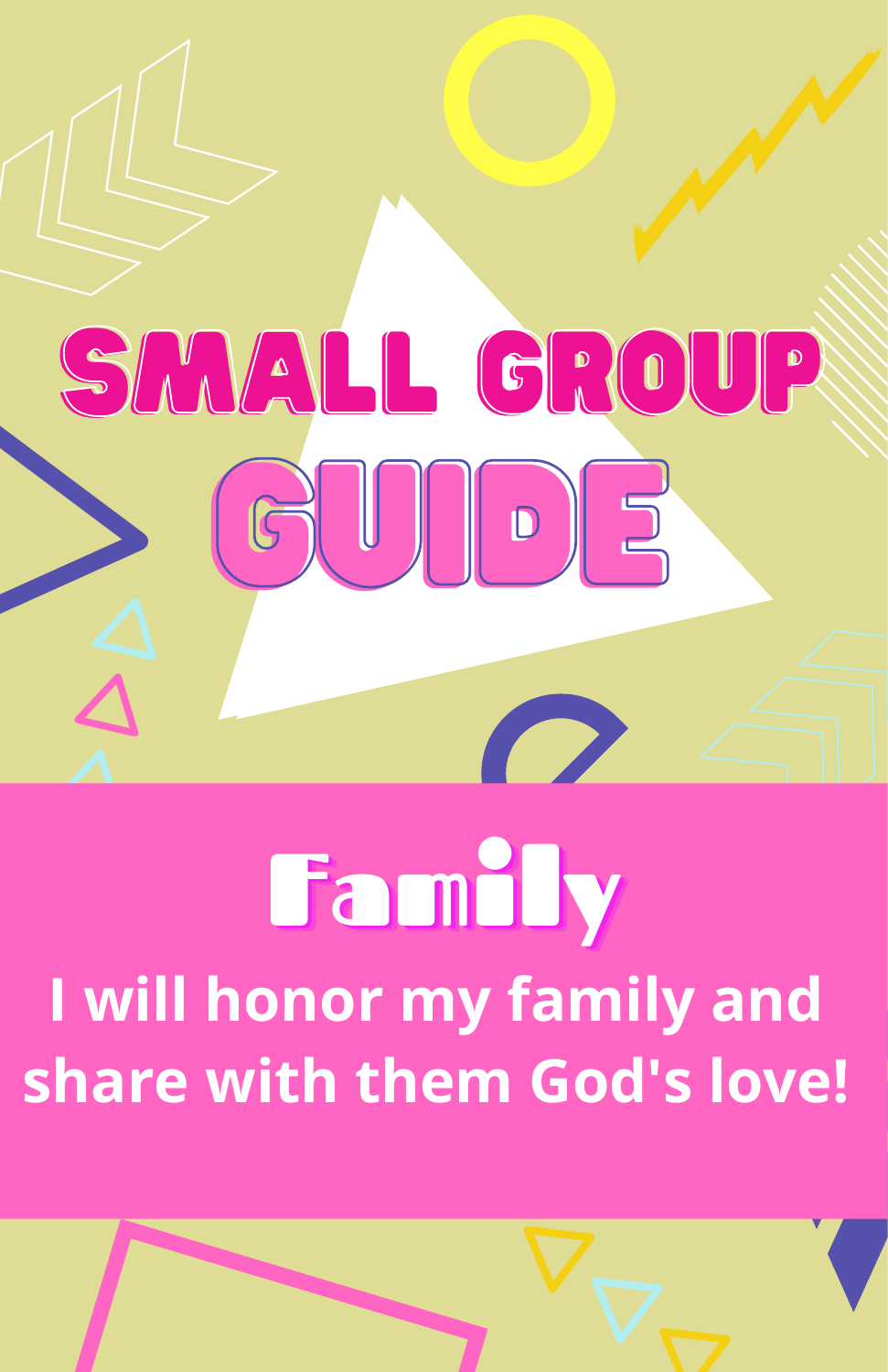## **Leader Guide** Family

#### **Engage:**

Play a game of Mother, May I? Here are the directions on how to play. Line up each player shoulder to shoulder about a foot apart. The player who is "Mother" stands in front of the other players. Mother then calls on a child by name and gives them instructions so they can move forward. For example, "Suzie, take two giant steps forward." The child who is called on must then say, "Mother, may I?" Mother then responds either with a "yes," and the child can take the steps forward, or "no," and the child must comply. If a child makes a move and forgets to ask, "Mother, may I?" they then must go back to the starting line. First child to reach Mother wins!

#### **Discuss:**

#### **Have the kids open their Bibles and read together Ephesians 6:1-3**

The Bible shares the importance for children to obey their parents. In our Bible reading today we saw that honoring your parents is one of the Ten Commandments. Not only is it a commandment, but there is a blessing that comes from it!

- What does it mean to honor your father and mother?
- In what ways do you honor your father and mother?
- When is it the hardest to honor your mother and father?
- How can you show kindness to your family?

#### **Response:**

Have the kids create a family prayer tree using brown and green construction paper. They should cut a tree trunk from the brown paper and leaves from the green paper. On the trunk they can write out their last name and then attach the leaves, which represent each person in their family. Encourage the kids to pray daily for their family members. They can hang this up in a spot at home as a reminder.

### **Memorize:**

**Honor your father and mother. Then you will live a long, full life in the land the Lord your God is giving you. (Exodus 20:12, NLT)**

Write the memory verse on post-it notes, one word per note, and stick them to the kids' foreheads. Without talking, the kids should work together to put the memory verse back in order by lining up in the correct order. Talk to the kids about how they have to work together. Talk about how as a family, you have to work together and help each other out every day.

#### **Create:**

Suggested supplies: popsicle sticks, glue, stickers, markers, glitter, and other craft supplies.

Have the kids create a picture frame for their family. Encourage them to put a picture of their family inside and hang it in their room at home to remember to pray for their family every day.